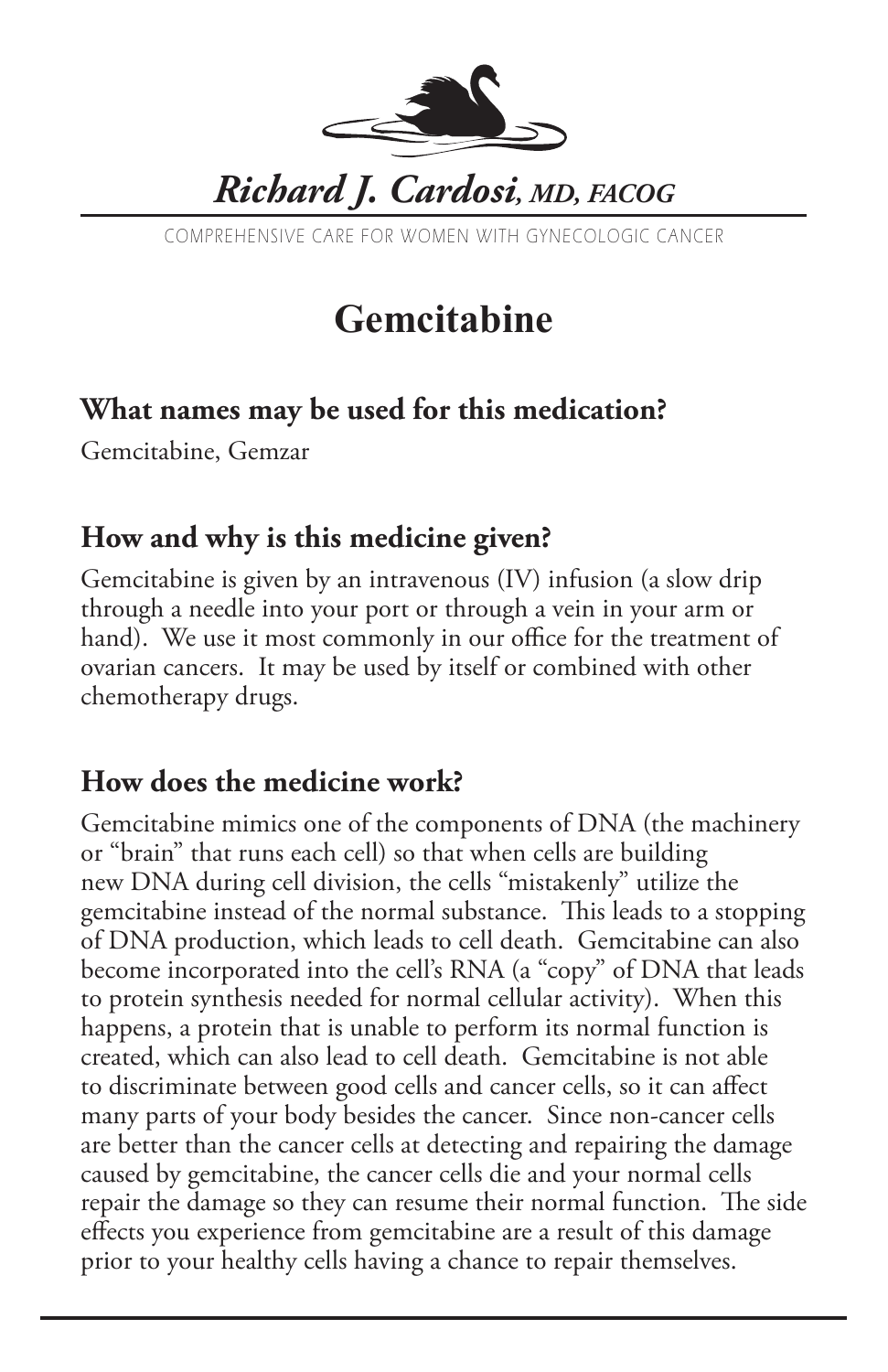Gemcitabine is cleared from your body through the kidneys. The kidney's filtering process prevents the drug from staying in your body too long and causing excessive damage to normal cells. It is therefore important that you keep yourself well hydrated (8-10 glasses of water per day) in efforts to keep the kidneys working at their best. We will monitor your kidney's function through blood tests performed prior to each treatment cycle. We will also review your list of medications that you take for other medical problems (diabetes, blood pressure, etc.) at each visit to be sure that none of these other medicines are interfering with clearing the gemcitabine from your body.

## **How often is this medicine given?**

Gemcitabine is typically given weekly for three consecutive weeks out of a four week cycle (on days 1, 8, and 15 of a 28 day cycle). Some treatment regimens only give the gemcitabine for two consecutive weeks, especially when combined with other chemotherapy drugs. The most appropriate administration regimen and the total number of treatment cycles recommended will vary based on your clinical circumstances, but an initial plan will be outlined for you by your doctor. The infusions are given in the infusion center at the Center for Cancer Care and Research (white building located across the parking lot from our office). Prior to each treatment, you will be seen in the office for an exam (typically only once during the 28 day cycle, but occasionally prior to each weekly infusion), and blood tests will be reviewed prior to each weekly infusion to be sure it is safe to administer your treatment. It is, of course, very important to keep all of your appointments for chemotherapy and lab testing.

### **What side effects does this medicine cause?**

There are many possible side effects of all chemotherapy drugs, so the following is only inclusive of the most common or serious possibilities from gemcitabine. You will be asked to complete a symptom form at each visit in order for us to accurately assess the side effects that you may be experiencing. This form helps your doctor be sure that no adverse effects of treatment are overlooked, and it serves to help you recall which symptoms you may have experienced since your last treatment.

v Hair loss is typically minimal with gemcitabine, but some patients do experience more hair loss than others. Hair growth should return upon completion of treatment.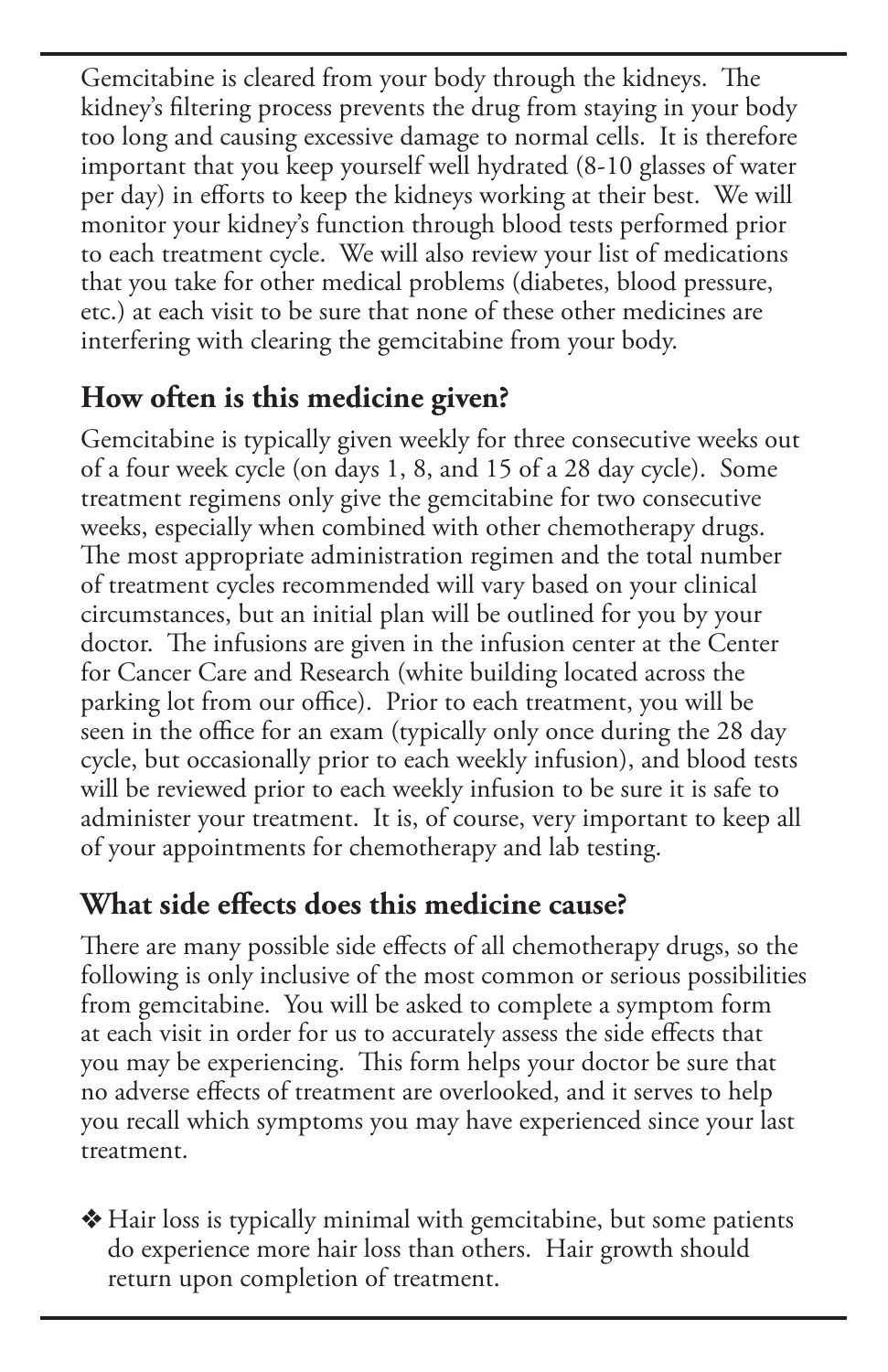- v Nausea and vomiting are not unusual but are less common today than in the past because of much improved anti-nausea medications. You will be given prescriptions for medications to prevent nausea, and it is important that you take them as directed in order for them to be most effective. If you have questions, do not hesitate to call the office.
- $\triangle$  Nerve toxicity can be seen, but it is uncommon in patients taking gemcitabine. Numbness, tingling, burning, or pain in your hands or feet, or ringing in your ears may be signs of nerve injury. These symptoms are more likely in patients with diabetes, heavy alcohol use, or when gemcitabine is given with other neurotoxic drugs (such as cisplatin). Please report these symptoms if present at your next office visit. These symptoms may or may not resolve after stopping treatment and can lead to difficulties with daily activities such as clasping jewelry, buttoning clothes, or clumsiness with walking or writing, among others.
- v Bone marrow suppression is when the bone marrow cannot make enough red cells, white cells, or platelets to keep up with demand, and this is a side effect of most chemotherapy medications, including gemcitabine. All of your blood counts will be monitored regularly throughout treatment.
	- Anemia is the result of not enough red blood cells and may cause fatigue, chest pain, shortness of breath, or dizziness.
	- Neutropenia results when your white blood cell count goes too low, and this will put you at an increased risk for infection. It is very important that you avoid sick friends and family; be diligent about hand-washing as well. This does not mean that you cannot be out in public, and in fact you can continue to participate in normal activities such as going to church or a movie, etc. If you think you may have an infection or have a fever of 100.5°F or more, call the office immediately.
	- Thrombocytopenia is the term for too low of a platelet count. This can lead to excessive bruising or bleeding with only minor injury such as brushing your teeth or blowing your nose.
- v Mucositis is sores/ulcers in the mouth that can cause pain and difficulty eating or swallowing. This may occur with gemcitabine but can be minimized with good oral hygiene and a warm saltwater solution gargled after each meal. Prescription medication is also available if these steps are ineffective at resolving your symptoms.